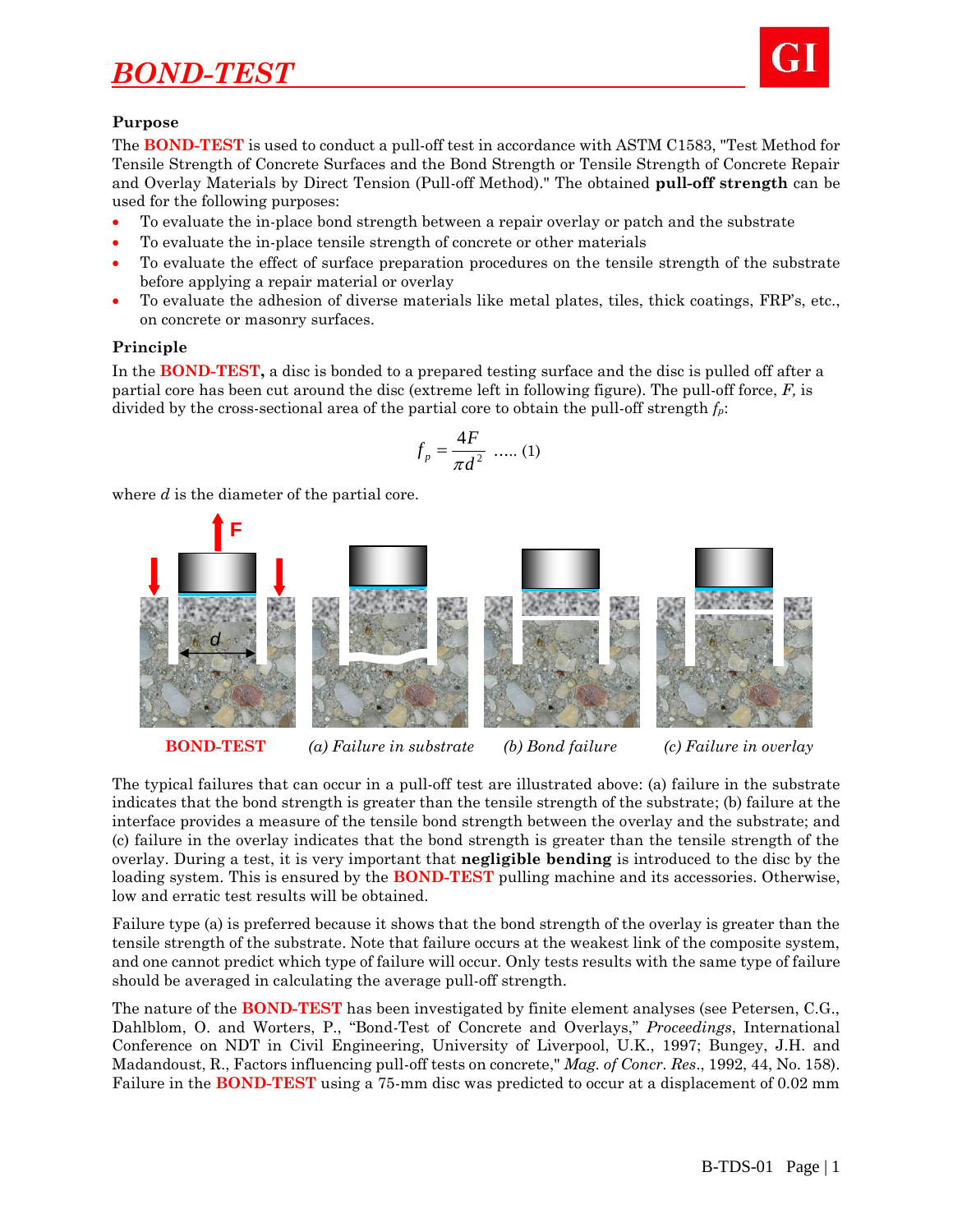

to 0.03 mm and the nominal stress in the partial core before rupture is about 3 % lower than the uniaxial tensile strength of the substrate concrete.

#### **Procedure**

#### **1. Surface planing**

The surface is ground with a diamond studded planing tool to expose the aggregates and to obtain a plane surface. The center knob that remains is removed with a separate wheel grinder. The dry surface is brushed and any dust or powder is blown away. The suction plate is used to stabilize the planing tool. Note that this operation is done without using cooling water.



#### **2. Bonding the disc**

A clean disc is bonded to the prepared surface using a rapid-curing adhesive (GRA). The GRA adhesive has a tensile strength of at least 10 MPa when fully cured, which takes 2 to 5 minutes at 15 to  $25^{\circ}$ C. Lower temperatures will increase its curing time and vice versa. The progress of hardening is observed in the small cup in which the two-component GRA was mixed. In cold weather conditions, the concrete surface and the disc can be heated with a heat gun to accelerate curing of the adhesive.

#### **3. Partial coring**

A partial core is cut perpendicular to the surface using cooling water; the bonded disc serves as a drill guide (the inner diameter of the coring bit is slightly larger than the disc diameter). The partial core can be cut with the **CORECASE** (see technical data sheet) or any other appropriate coring machine. For tests to measure bond strength, the core is cut to a depth of 25 mm into the substrate or one-half of the core diameter, whichever is greater. For tensile strength of the substrate, cut to a depth of 25 mm.

#### **4. Pull-off**

The disc is loaded in direct tension at a controlled rate using the calibrated hydraulic pull machine. The machine, which is the same as used for pullout tests (see technical data sheets of **LOK** and **CAPO** tests), bears against a circular counter pressure ring positioned centrally on the planed surface. The peak force in kN is recorded and used to obtain the pull-off strength with equation (1). The type of failure, (a), (b) or (c), as shown before, is recorded.







The procedure and special equipment used for the **BOND-TEST** ensure that the disc is loaded in direct tension without bending. Bending may lower results by 20 to 50 %. The discs have sufficient stiffness to avoid distortion during testing. By bonding a clean disc on a planed, dry surface with the GRA adhesive, failure should not occur at the disc/overlay interface. Failure at the disc/overlay interface is an inconclusive test and must be repeated if the bond strength is to be evaluated.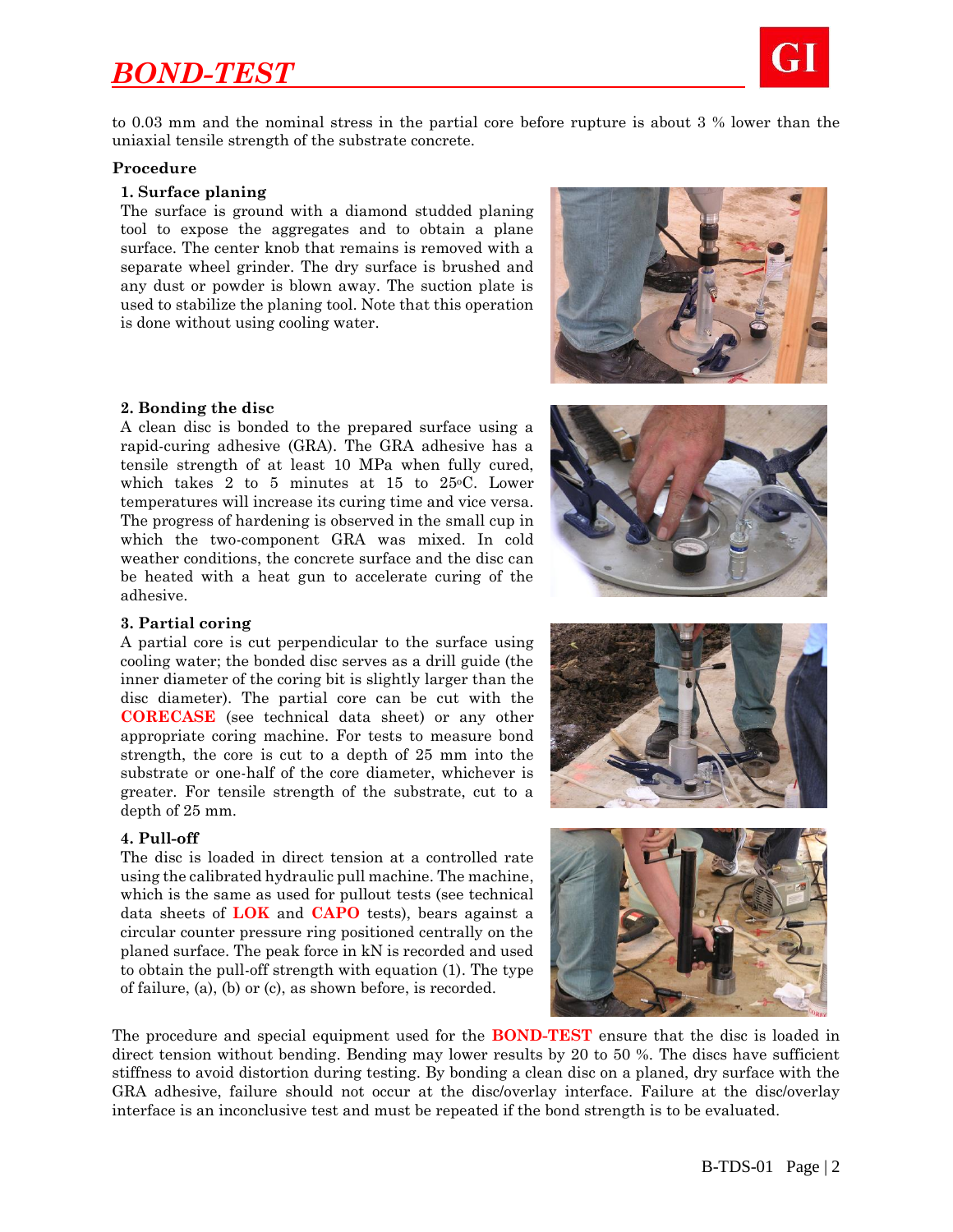

# **Testing Examples**



**BOND-TEST** *being performed for quality control of the bond between a wear resistant overlay and a concrete slab; coring after bonding the 75- mm disc is shown (left), application of pull-off load (middle), and the bond failure, type (b), between the overlay and the substrate (right) at 1.8 MPa*



**BOND-TEST** *being performed on granite tiles in a subway station*



*The bond of a repair on a balcony being evaluated with* **BOND-TEST**

### **BOND-TEST Specifications**

- Battery powered handheld hydraulic pulling machine with robust steel-aluminum body
- Digital display resolution  $= 0.1 \text{ kN}$
- Maximum force: 100 kN (about 22 MPa for 75 mm discs)
- Maximum stroke: 6 mm
- Accuracy of measurements: < 2%
- Operating conditions:  $-10$  to  $50^{\circ}$ C, max. RH =  $95\%$
- Memory capacity: 512 measurements (peak-value, time and date of testing)
- AMIGAS Software for PC communication and printout
- Coefficient of variation of replicate test results for the pull-off test method =  $8 10\%$  for 75 mm discs and 14 - 16% for 50 mm discs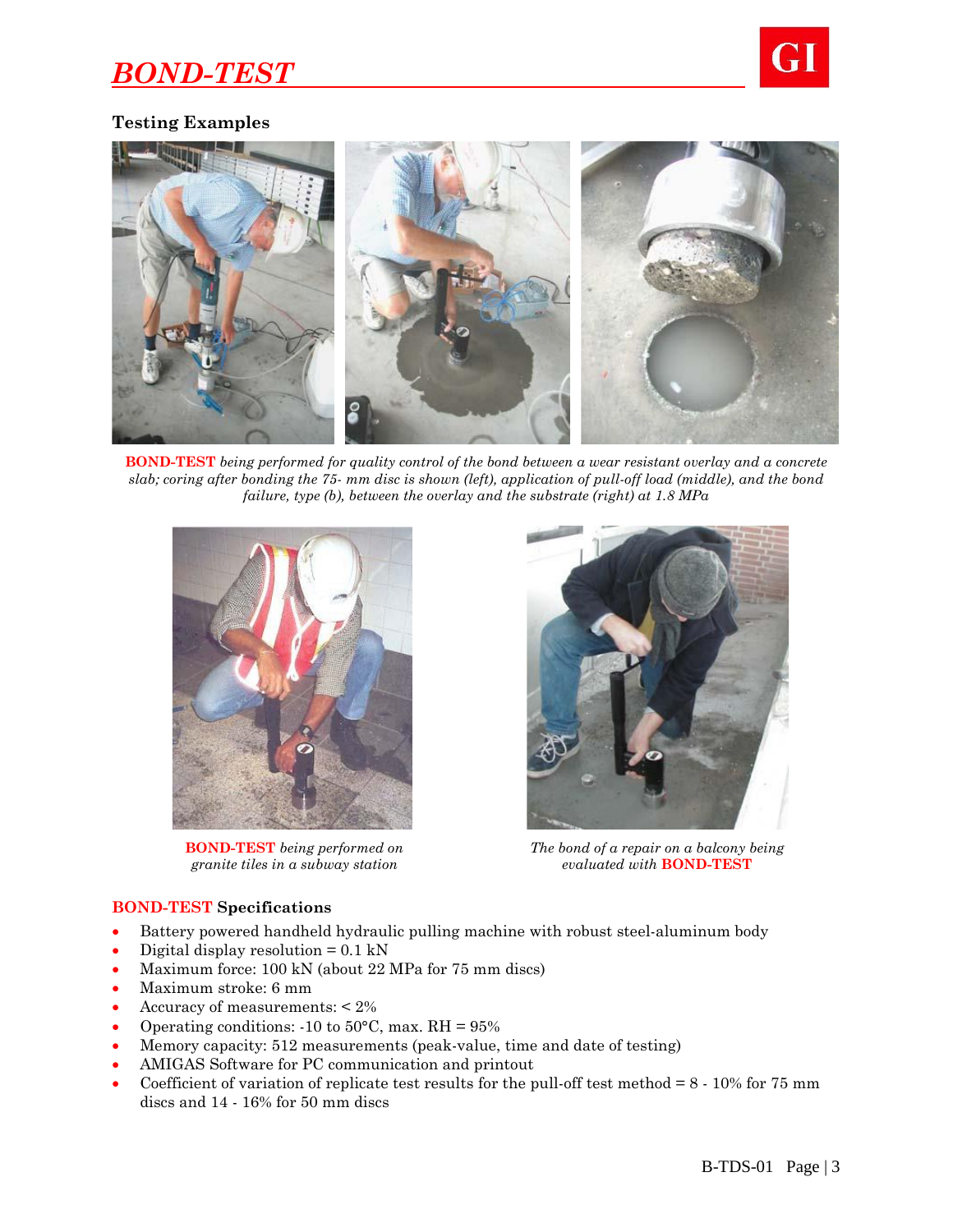

### **B-13000 BOND-TEST Pull Machine Kit Ordering Numbers**



*The pull machine can be used for pullout test (LOK and CAPO tests)*

| Item                                         | Order #        |
|----------------------------------------------|----------------|
| Hydraulic pull machine with electronic gauge | $L-11-1$       |
| AMIGAS printout software                     | $L-13$         |
| Cable for printout                           | $L-14$         |
| Strength conversion table and manual         | B-13001        |
| Counter pressure ring                        | B-13002        |
| Centering piece                              | <b>B-13003</b> |
| Coupling                                     | $L-16$         |
| Pull bolt                                    | $L-17$         |
| Bolt handle                                  | $L-19$         |
| Oil refilling cup                            | $L-24$         |
| Oil refilling bottle                         | $L-25$         |
| Large screwdriver                            | $C-149$        |
| Small screwdriver                            | $C-157$        |
| Attaché case                                 | B-13004        |

## **BOND-TEST Accessories and Ordering Numbers**



**B-10000 DSV-Kit:** For surface planing, bonding the disc, and attaching the coring rig to produce the partial core without anchoring.

| Item                                                                         | Order#             |
|------------------------------------------------------------------------------|--------------------|
| Diamond planing wheel unit                                                   | B-10010            |
| Suction plate with valve and gauge                                           | B-10020            |
| Two adjustable clamping pliers                                               | B-10030            |
| Centering plate for 75 mm disc<br>Optionally, centering plate for 50 mm disc | B-10040<br>B-10050 |
| Vacuum pump with hose                                                        | <b>B-10060</b>     |
| Wrench, 17 mm                                                                | B-10070            |
| Small screwdriver                                                            | <b>B-10080</b>     |
| Attaché case                                                                 | <b>B-10090</b>     |



**B-11000 BOND-TEST Preparation Kit:** For removing the center knob after surface planing, cleaning the surface, bonding the discs, and heating the discs in cold weather conditions

| <b>Item</b>                                                                     | Order#             |
|---------------------------------------------------------------------------------|--------------------|
| Grinder with cup stone                                                          | B-11010            |
| Heat gun                                                                        | B-11020            |
| Steel brush                                                                     | B-11030            |
| 75 mm discs, 6 pcs                                                              | B-11040            |
| <i>Optionally</i> , 50 mm discs, 6 pcs                                          | B-11050            |
| GRA glue box (Part A: $100 \text{ gr} +$ Part B: $2 \text{ x } 40 \text{ ml}$ ) | B-11060            |
| Putty knife                                                                     | B-11070            |
| Araldite epoxy (for acrylic-based materials)                                    | <b>B-11080</b>     |
| Attaché case                                                                    | B-11090            |
| <i>Optionally:</i>                                                              |                    |
| GRA glue Part A, powder, can with 400 gr                                        | B-11100            |
| GRA glue Part B, liquid, 2 x 200 ml bottles                                     | B <sub>11110</sub> |